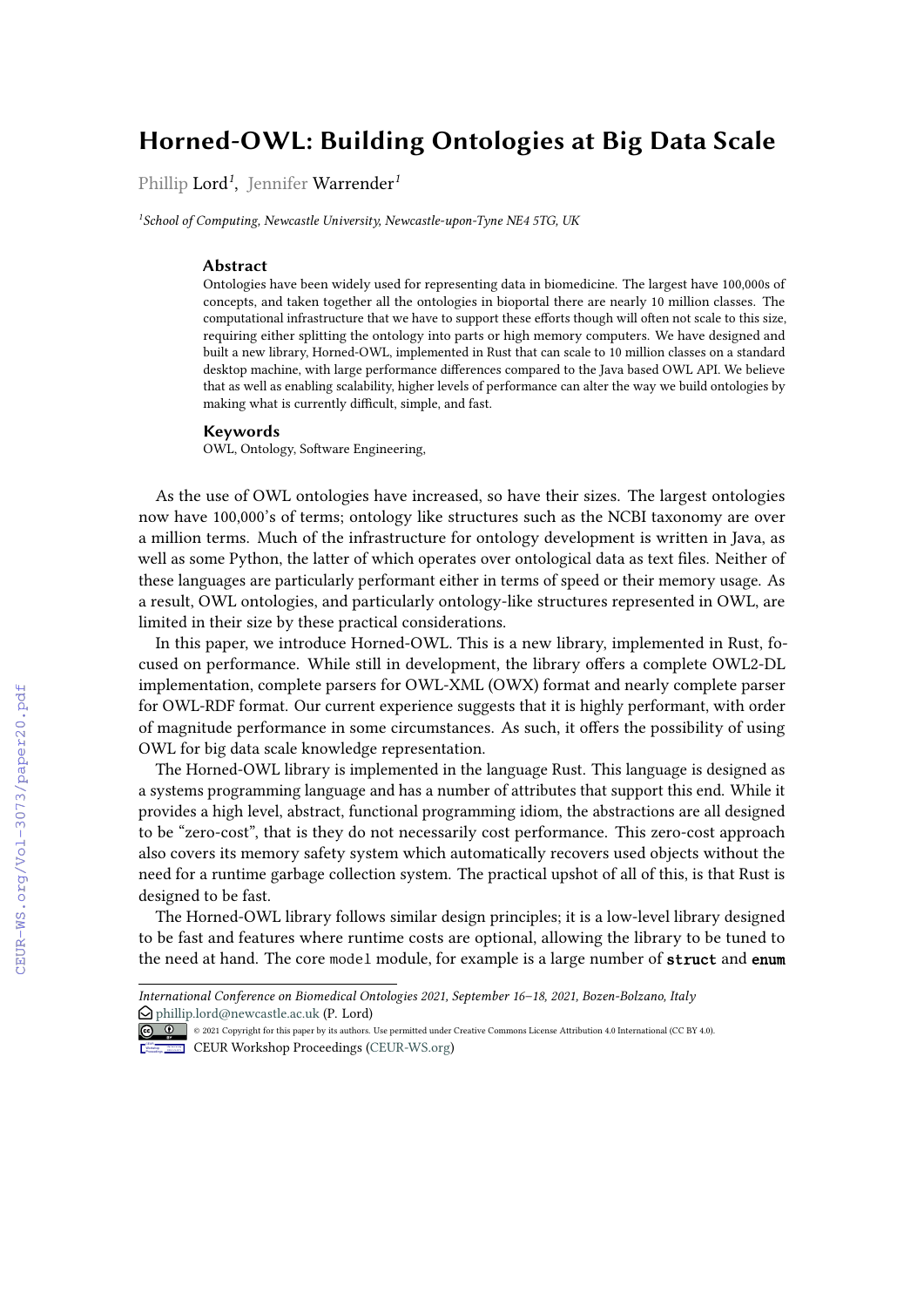declarations that together define the OWL2 data model. Unlike the OWL API, where the core data model is defined as interfaces, this is concretely defined in Horned-OWL. For example, an IRI is defined:

## 1 pub struct IRI(Rc<str>);

This is a reference counted pointer to an in memory String. The reference counting provides an easy mechanism to allow interning of the  $String$ , so each IRI is represented by only a single String. In the current implementation, Horned-OWL is hard-coded to this reference counting, but will be made generic in future versions: this means that the interning need not be used for smaller examples, therefore simplifying the code; and is also necessary to allow multi-threaded code. Equivalently, the axiom SubClassOf is defined:

```
1 pub struct SubClassOf {
2 pub sup: ClassExpression,
3 pub sub: ClassExpression,
4 }
```
This will compile to code that will use 160 bytes to represent SubClassOf, which is exactly twice memory needed to represent the individual ClassExpression. An AnnotatedAxiom is slightly longer (at 192 bytes). While this means that Horned-OWL is theoretically bound by the size of the computer memory, it uses that memory extremely efficiently: we predict that around six million axioms can be stored in 1GB of memory, plus the space for the IRI strings which will depend on their length. This makes it highly scalable as we show in Figure [1a.](#page-2-0)

This simplicity of implementation is also seen in the Ontology implementation. The simplest version uses an in-memory set of axioms, plus two IRIs (the ontology and version IRI). In contrast to the OWL API, this provides no indexing at all by default, while providing a pluggable mechanism should it be required. This follows the "zero-cost" idiom of Rust. For example, the  $\rm OWX^1$  $\rm OWX^1$  reader does not need to perform axiom lookup during parsing, so needs no indexes, does not use them, and pays no cost for them. The RDF parser<sup>[2](#page-1-1)</sup> meanwhile makes extensive use of indexes to allow rapid look up of declaration axioms and by logical comparison; without this, RDF parsing scales poorly<sup>[3](#page-1-2)</sup>.

While Horned-OWL has been written as a general library, we have also added a command line interface. This uses the common subcommand interface, with every command prefixed with horned. Currently, the available commands are rather biased toward commands which are useful for debugging ontology development libraries, but these will be expanded in future. Some of the commands include:

horned-big: Generates OWL files of arbitrary size, useful for performance testing horned-materialize: Downloads (recursively) imported files

horned-parse: Parses a given OWL file

horned-summary: Prints summary statistics of an ontology

<span id="page-1-0"></span><sup>1</sup><https://www.w3.org/TR/owl2-xml-serialization/>

<span id="page-1-1"></span><sup>2</sup><https://www.w3.org/TR/owl2-mapping-to-rdf/>

<span id="page-1-2"></span><sup>&</sup>lt;sup>3</sup>In at least quadratic time, possibly worse; without indexes, it took several hours to load the Gene Ontology